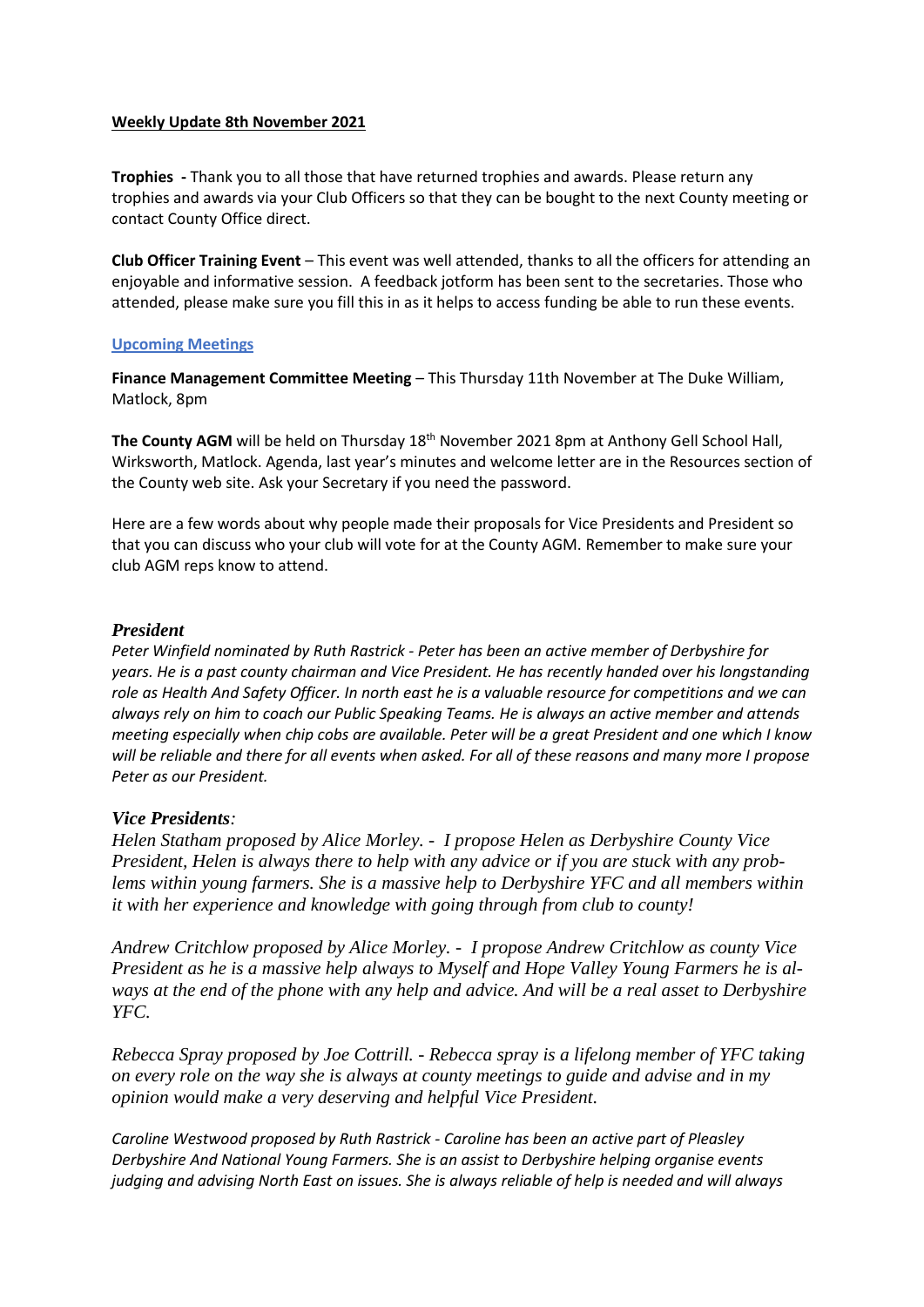*attend meeting when she can. She has been a great Vice President in the past and if elected will continue to do so.*

*Dave Clayton proposed by Helen Seward - Dave has always been an active member of Pleasley Young Farmers and is always willing to help us out. Hosting our bonfire at his farm and helping organise other events, like our race night. Dave is a well-known and well-liked character in the young farmers community and is always there to offer a helping hand. Especially over the past year, Dave kept spirits up on our bi-weekly zoom meetings and has continued to support Pleasley and Derbyshire Young Farmers into our new year.*

*Isobelle Rodgers proposes Sue Hall. Sue, a long-standing supporter of our county federation and continues to do so! Needless to say, she was a member of nearly every club in Derbyshire. She Joined Pleasley as a 13 year old and started Public Speaking and lots of other competitions as a Junior. When she was 18 went to Teachers Training College at Retford and joined there for three years as well as a member in Pleasley. When she was 21 her love led her to be a member of Barlow so joined there and was Secretary then the first girl to be Chairman. She later became Club Leader during her time she was National Chairman. She had Lots of good times at Barlow and won the Rally for the first time. After this time she moved to Belper and eventually she became Club Leader at Belper- She then later moved to a farm near Ashbourne and both her kids were Club Secretary there and she became Club President. Sue would be an excellent addition to the Derbyshire committee as a Vice President. - Sue has always played an active role in Young Farmers including judging competitions and attending events to support members! Sue is always on hand to give advice and support and nothing is ever too much trouble!*

#### **Upcoming Competitions**

**County Sports Day** - This Sunday 14th November 2021, 10am at Wirksworth Leisure Centre. Ultimate Frisbee (10-16 years) Ladies rush hockey (17—28 years), Men's Dodgeball (17-28 years) Competitors need to have been a member 1 week before the competition

**EWF and National Stockjudging** – Clubs please remind Under 18s families to complete the jotform permission forms emailed to them by NFYFC asap. Well done to all those going through to the National Finals and to the Staffs event. More details about these events for competitors will be emailed to secretaries.

#### **National Stockjudging Entries Saturday 20th and Sunday 21st November, Stafford Show Ground**

Beef U21 U28 Team B - Thomas from Buxton YFC and James of Belper

Beef Team A - Eliza - Ashbourne and Jon - Bakewell

Lamb U21 U28 Team B - Tierney of Pleasley and Sam E of Buxton

Lamb U21 U28 Team A - Kelsie of Pleasley and Rosie of Pleasley

#### **Staffs Classes at EWF Entries: Sunday 21st Nov at EWF**

| Senior Live Lamb | TEAM        | Joe - Buxton      |
|------------------|-------------|-------------------|
|                  | А           |                   |
| Inter Live Lamb  | TEAM        | Megan - Ashbourne |
|                  | А           |                   |
| Senior Live Beef | <b>TFAM</b> | Andrew - Buxton   |
|                  |             |                   |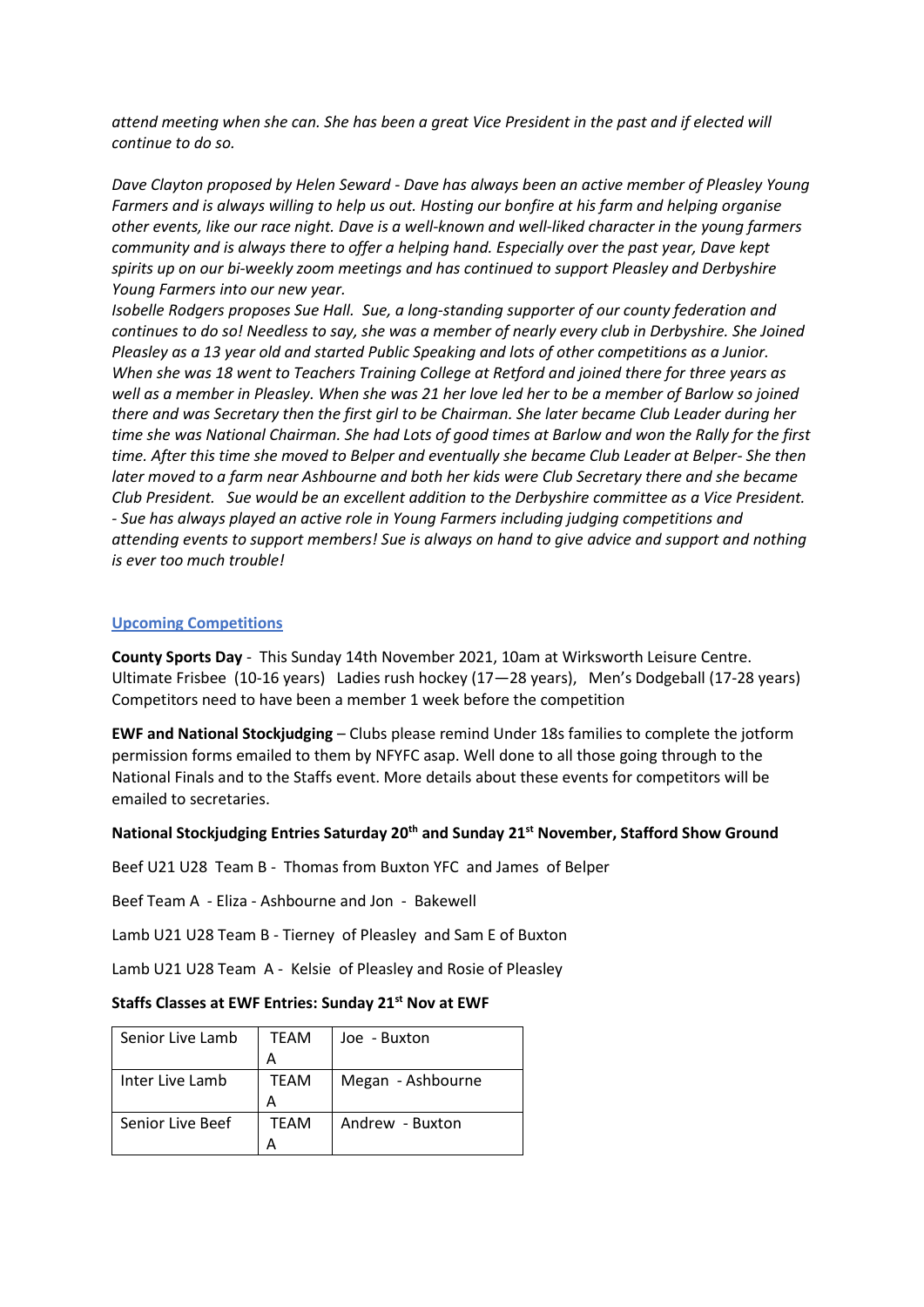| Inter Live Beef    | <b>TFAM</b> | Molly - Derby          |
|--------------------|-------------|------------------------|
|                    | А           |                        |
| Senior Beef        | <b>TFAM</b> | Andrew - Pleasley      |
| Carcase            | А           |                        |
| Senior Pork        | <b>TEAM</b> | Billy - Buxton         |
| carcase            | А           |                        |
| Inter Pork carcase | <b>TEAM</b> | Olivia - Hope Valley   |
|                    | Α           |                        |
| Senior Live Lamb   | Team B      | Matt W -               |
| Inter Live Lamb    | Team B      | Jack P - Hope Valley   |
| Senior Pork        | Team B      | Martha B - Hope Valley |
| carcase            |             |                        |
| Inter Pork carcase | Team B      | George W - Derby       |

# **Upcoming Events**

**Derby Snow Ball** 21<sup>st</sup> November at Pride Park 8.30pm

**English Winter Fair** at Stafford Show Ground 20<sup>th</sup> and 21<sup>st</sup> November

**Buxton Ball is back with a BANG! X on Friday 17th December <b>the state of Ball State** NOW ON SALE (suits and cocktail/ball dresses)  $\triangle$  Tickets: £15 in advance £20 on the door if any are left. For more info and Ticket Booking follow this link: **[https://www.eventbrite.co.uk/e/derbyshire-yfcs](https://www.eventbrite.co.uk/e/derbyshire-yfcs-buxton-ball-tickets-202011480777)[buxton-ball-tickets-202011480777](https://www.eventbrite.co.uk/e/derbyshire-yfcs-buxton-ball-tickets-202011480777)**



**Lely Center Midlands**  $22 \text{ hrs} \cdot \text{°}$ 

Open Farm Sunday at Matlock Meadows!

On Sunday 14th of November, By kind permission of the Dakin family, we are pleased to host an Open Farm Sunday where you can see their herd of Holsteins milked on 2 x Lely Astronaut A5's, as well as a look at the Lely Juno Flex, Lely Discovery SW and Lely Luna cow brush.

The team will be on farm from 11am until 4:30pm, with tea and cake served in the farms very own farm shop!... See more



All YFC members are welcome to attend. Andrew Wilson Email: [awilson@sta.lelycenter.com](mailto:awilson@sta.lelycenter.com) | Mob: +44(0) 7825 980668 Web: [www.lely.com](http://www.lely.com/)